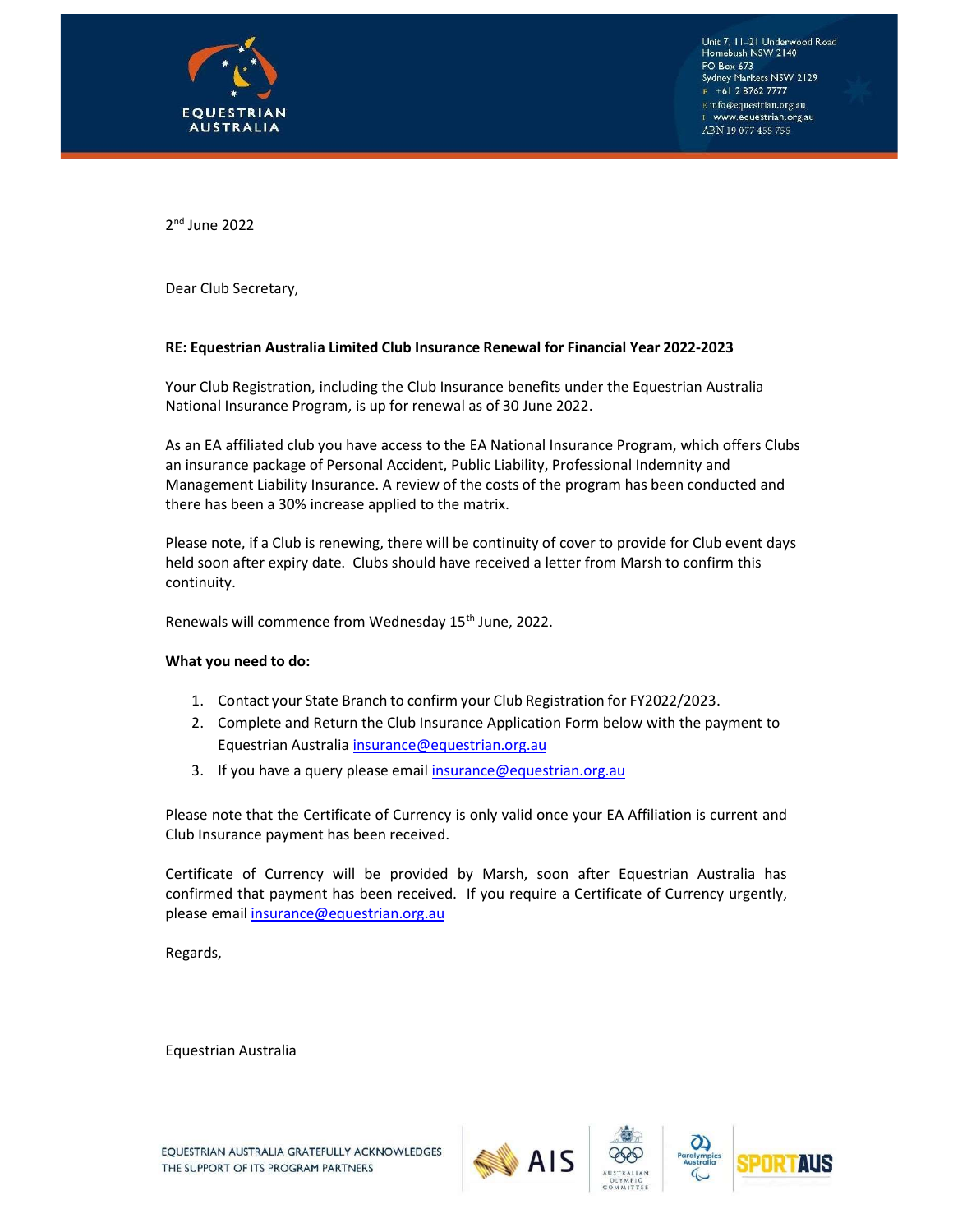

# EQUESTRIAN AUSTRALIA GROUP INSURANCE

# APPLICATION & PAYMENT RETURN FORM

| Organisation/Club<br>Name: |                 |
|----------------------------|-----------------|
| <b>EA Affiliation No:</b>  |                 |
| Postal Address:            |                 |
| <b>Contact Name:</b>       | Contact Number: |
| Email:                     |                 |
| Website                    |                 |

Please note that to obtain the EA Group Insurance your club or organization MUST be a current member of your State Branch. If your affiliation is not up to date then your insurance will be invalid and will not cover you if a claim arose.

| <b>Club Information</b>                                | 2021-2022 | 2022-2023       |
|--------------------------------------------------------|-----------|-----------------|
|                                                        | Actual    | <b>Estimate</b> |
| No. of participants at your biggest event              |           |                 |
| No. of Financial Members                               |           |                 |
| No. of Horses                                          |           |                 |
| No. of Volunteers                                      |           |                 |
| % of Members EA Members                                |           |                 |
| No. of Horse Activity Days                             |           |                 |
| No. of Office Bearers                                  |           |                 |
| No. of people including spectators at biggest activity |           |                 |
| <b>Total Assets</b>                                    |           |                 |
| Total Liabilities (debts)                              |           |                 |
| Total Income (grants, membership, sponsorships, etc.)  |           |                 |
| Member Waivers Signed (yes/no)                         |           |                 |





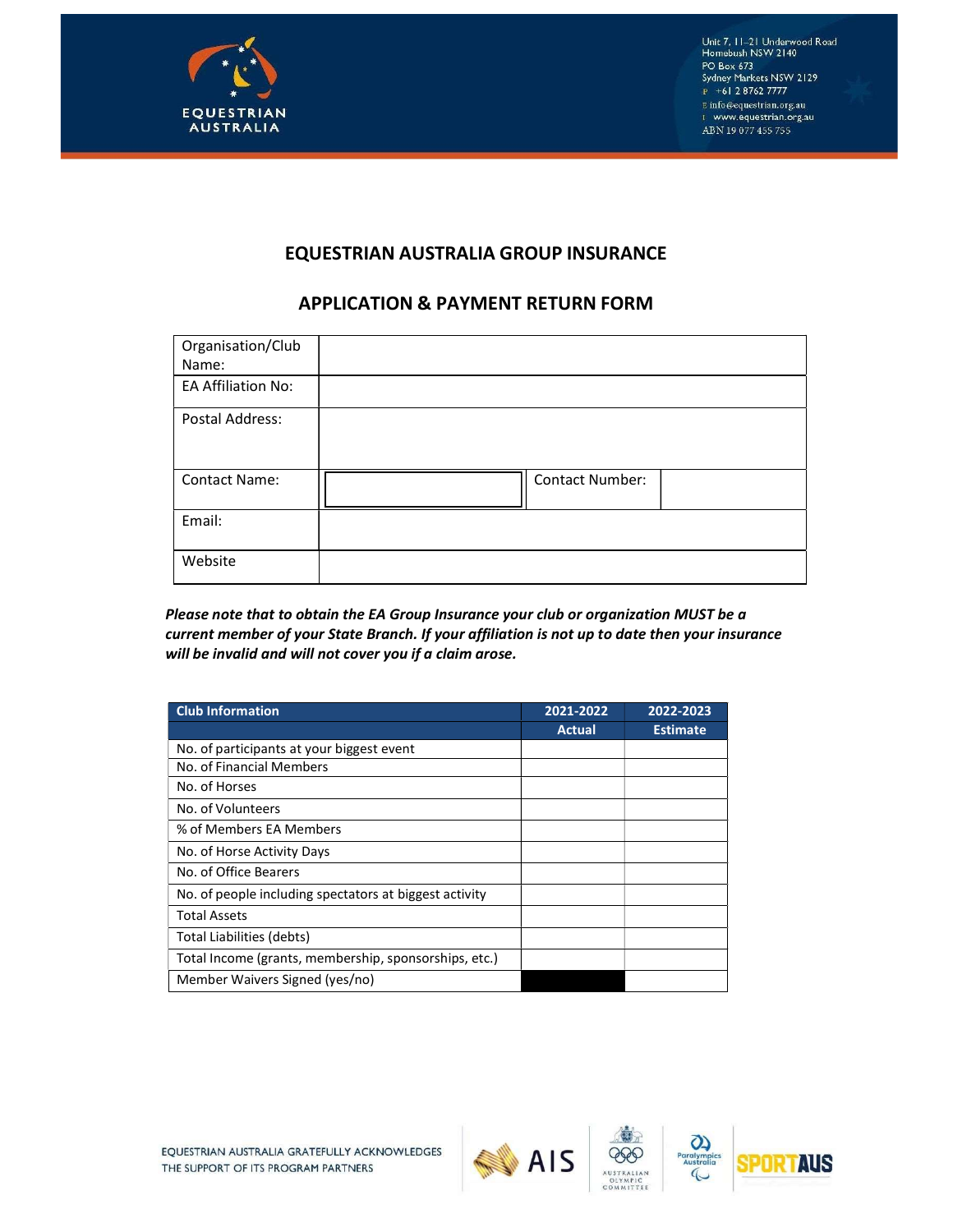

To calculate your fee please use the matrix below.

Number of Participants - includes the total number of riders, club members, EA members and any other event participants including Volunteers and Officials (i.e. everyone excluding spectators).

Number of Horse Activity Days - includes days in which there are horses undertaking activities onsite. This includes competition days (including the days in which horse arrive and depart before/after the actual event), training days or any other club activity days.

| No of<br><b>Participants at</b><br>your biggest<br>event | <b>Number of horse activity days</b> |            |            |            |            |
|----------------------------------------------------------|--------------------------------------|------------|------------|------------|------------|
|                                                          | $1 - 4$                              | $5-9$      | 10-15      | 16-24      | 25 or more |
| $1 - 24$                                                 | \$700.70                             | \$878.80   | \$1,032.20 | \$1,108.90 | \$1,186.90 |
| 25-49                                                    | \$893.10                             | \$1,077.70 | \$1,301.30 | \$1,463.80 | \$1,509.30 |
| 50-99                                                    | \$1,140.10                           | \$1,385.80 | \$1,662.70 | \$1,909.70 | \$2,141.10 |
| 100-299                                                  | \$1,432.60                           | \$1,825.20 | \$2,063.10 | \$2,379.00 | \$2,694.90 |
| 300-699                                                  | \$1,856.40                           | \$2,541.50 | \$2,934.10 | \$3,965.00 | \$4,742.40 |
| 700 or More                                              | \$3,472.30                           | \$3,803.80 | \$4,126.20 | \$5,073.90 | \$5,943.60 |

| <b>Insurance Premium for 2022/2023</b> |  |
|----------------------------------------|--|
|                                        |  |

### DECLARATION:

### Claims Made Notification Requirements

The Professional Indemnity & Management Liability policies are 'Claims Made' policies which means all cover will cease on the expiry date. No claims can be made against the policies, other than in respect to claims or circumstances reported to the insurer prior to the expiry date(s). We strongly recommend that you conduct an inquiry with all relevant employees and directors within your organization to ensure that all known claims and circumstances which could give rise to a claim are identified and advised to Marsh Insurance Brokers or the insurer prior to the expiry date.